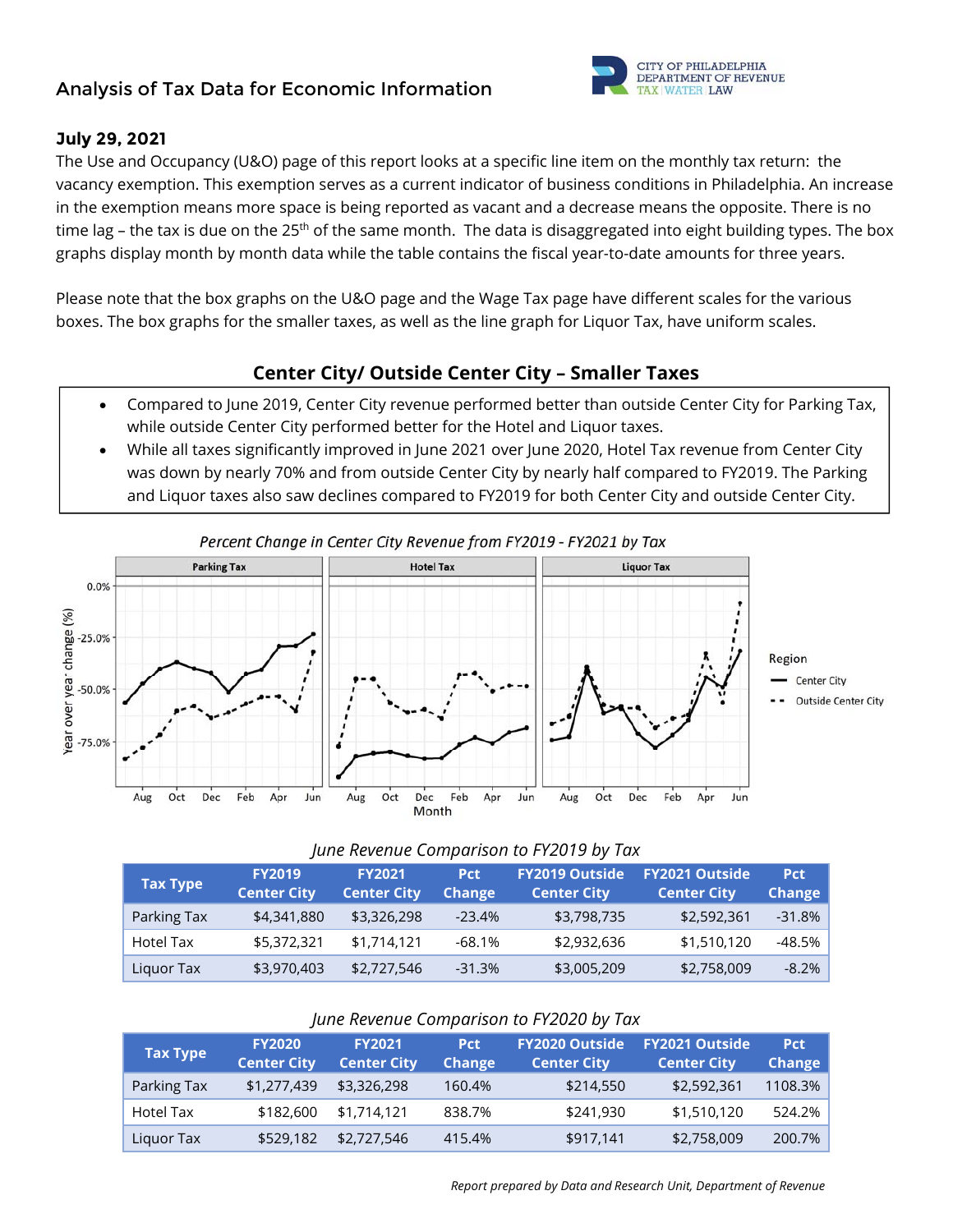

## **Center City/ Outside Center City - Wage Tax**<sup>1</sup>

- For Center City, Wage Tax collections were down fiscal year to date 20.8% compared to FY2019 and 21.8% compared to FY2020; outside Center City, collections were down 3.7% and 6.6%, respectively.
- For June, Center City Wage Tax collections were down 20.5% compared to FY2019 and down 1.9% compared to FY2020; outside Center City, collections were up 11.3% and 29.0%, respectively.
- Compared to FY2019, the top four industries (Health and Social Services, Government, Professional Services, and Education) are down 12.0% fiscal year to date in Center City and 3.0% outside Center City. Compared to FY2020, these industries are down 12.9% in Center City and 6.6% outside Center City.



*Percent Change in Wage Tax from FY2019 – FY2021 by Industry* 

Region - Center City - - Outside Center City

Note: This chart only shows businesses with a location, and does not include about 22% of revenue not associated with a business location.

<sup>1</sup> July, October, and January data include quarterly payments processed late. Business location data is provided by some businesses which is supplemented by manual research and may contain inaccuracies. For businesses that have a Philadelphia and non‐Philadelphia location, the Philadelphia location is weighted more heavily by a factor of three. The "Outside Center City" designation includes suburban locations. Manufacturing includes headquarter offices and factories.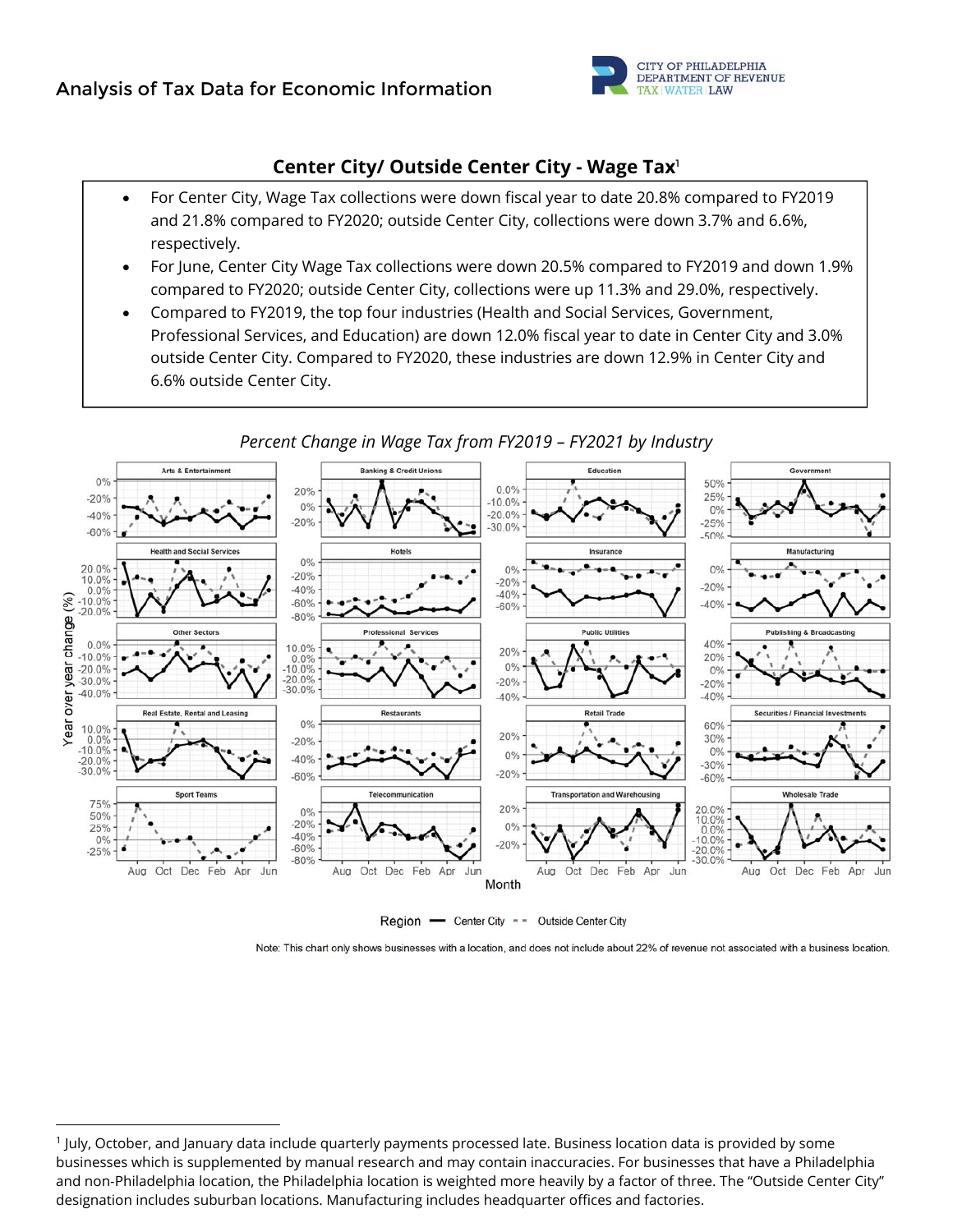# **Analysis of Tax Data for Economic Information**



### *Top-level Industry Breakdown – Fiscal Year to Date (July to June) – Wage Tax Revenue in Millions*

|                                            |               |               | <b>Center City</b> |               | <b>Outside Center City</b> |               |               |               |               |               |
|--------------------------------------------|---------------|---------------|--------------------|---------------|----------------------------|---------------|---------------|---------------|---------------|---------------|
|                                            |               |               |                    | <b>Pct</b>    | <b>Pct</b>                 |               |               |               | <b>Pct</b>    | <b>Pct</b>    |
|                                            |               |               |                    | Change        | Change                     |               |               |               | Change        | Change        |
| Industry                                   | <b>FY2019</b> | <b>FY2020</b> | <b>FY2021</b>      | <b>FY2019</b> | <b>FY2020</b>              | <b>FY2019</b> | <b>FY2020</b> | <b>FY2021</b> | <b>FY2019</b> | <b>FY2020</b> |
| <b>Education</b>                           | \$12.6        | \$12.0        | \$10.2\$           | $-18.6\%$     | $-15.0%$                   | \$174.5       | \$180.0       | \$145.1       | $-16.8\%$     | $-19.4\%$     |
| <b>Finance &amp; Insurance</b>             | \$99.4        | \$102.4       | \$69.7             | $-29.9%$      | $-31.9%$                   | \$53.3        | \$55.5        | \$52.2        | $-2.0%$       | $-6.0%$       |
| Government                                 | \$30.8        | \$30.7        | \$31.7             | 2.9%          | 3.4%                       | \$68.9        | \$70.8        | \$82.5        | 19.9%         | 16.6%         |
| <b>Health and Social Services</b>          | \$92.5        | \$90.8        | \$88.2             | $-4.7%$       | $-2.9%$                    | \$275.6       | \$286.9       | \$284.6       | 3.3%          | $-0.8%$       |
| <b>Hospitality &amp; Entertainment</b>     | \$40.6        | \$37.8        | \$20.5             | -49.4%        | -45.7%                     | \$62.9        | \$60.3\$      | \$47.8        | $-24.1%$      | $-20.8%$      |
| Manufacturing                              | \$11.2\$      | \$10.9        | \$6.8\$            | $-39.3%$      | $-37.5%$                   | \$93.1        | \$102.8       | \$87.7        | $-5.8%$       | $-14.7%$      |
| <b>Other Sectors</b>                       | \$58.1        | \$59.5        | \$46.7             | $-19.7%$      | $-21.7%$                   | \$118.0       | \$118.0       | \$107.7       | $-8.8\%$      | $-8.8%$       |
| <b>Professional Services</b>               | \$147.0       | \$152.3       | \$118.9            | $-19.1%$      | $-21.9%$                   | \$56.7        | \$60.6\$      | \$56.9        | 0.4%          | $-6.0\%$      |
| <b>Publishing &amp; Telecommunications</b> | \$63.8        | \$68.3        | \$43.3             | $-32.2%$      | $-36.7%$                   | \$14.7        | \$14.6        | \$12.3        | $-16.6%$      | $-15.8\%$     |
| <b>Retail Trade</b>                        | \$20.8\$      | \$20.4\$      | \$19.3\$           | $-7.2%$       | $-5.6%$                    | \$74.7        | \$74.7        | \$79.7        | 6.7%          | 6.6%          |
| <b>Transportation and Warehousing</b>      | \$12.1        | \$11.4        | \$11.3             | $-7.0%$       | $-1.0\%$                   | \$43.6        | \$44.0        | \$41.2        | -5.4%         | $-6.3%$       |
| <b>Total Wage Tax</b>                      | \$589.0       | \$596.7       | \$466.6            | $-20.8%$      | $-21.8%$                   | \$1,035.9     | \$1,068.2     | \$997.7       | $-3.7%$       | $-6.6%$       |

*Note: Total Wage Tax does not include about 22% of revenue not associated with a business location.* 

## **Center City/ Outside Center City - Real Estate Transfer Tax**<sup>2</sup>

- Houses and Condos have followed a similar pattern both inside and outside of Center City. Overall, condo collections are performing stronger outside of Center City, while House collections are stronger in Center City.
- The condo market is much bigger in Center City compared to outside Center City, both in terms of Transfer Tax revenue and in terms of number or sales. The market for houses, however, is the reverse; the tax revenue and the number of sales are both much higher outside Center City than in Center City.
- The percent changes in the table compare fiscal year 2021 back to fiscal year 2019.

|                                | <b>House and Condo Transfer Tax Collections for Center City</b> |           |           |           |           |        |              |            |              |       |           |          |       |           |           |          |
|--------------------------------|-----------------------------------------------------------------|-----------|-----------|-----------|-----------|--------|--------------|------------|--------------|-------|-----------|----------|-------|-----------|-----------|----------|
| Local Tax Amount (in millions) |                                                                 |           |           |           |           |        |              | # of Sales |              |       |           |          |       |           |           |          |
|                                |                                                                 |           | Condo     |           |           |        | <b>House</b> |            |              |       | Condo     |          |       |           | House     |          |
| <b>Fiscal</b>                  | <b>FY</b>                                                       | <b>FY</b> | <b>FY</b> | % Change  | <b>FY</b> | FY     | <b>FY</b>    | % Change   | <b>FY 19</b> | FY    | <b>FY</b> | % Change | FY    | <b>FY</b> | <b>FY</b> | % Change |
| Quarter                        | 19                                                              | 20        | 21        | (21 / 19) | 19        | 20     | 21           | (21/19)    |              | 20    | 21        | (21/19)  | 19    | 20        | 21        | (21/19)  |
| Quarter1                       | \$6.4                                                           | \$6.6     | \$4.2     | $-34.3%$  | \$8.9     | \$9.4  | \$9.7        | 9.2%       | 505          | 504   | 400       | $-20.8%$ | 759   | 740       | 745       | $-1.8%$  |
| Quarter <sub>2</sub>           | \$5.0                                                           | \$5.0     | \$5.7     | 14.2%     | \$7.6     | \$7.3  | \$10.1       | 32.7%      | 379          | 403   | 460       | 21.4%    | 680   | 667       | 794       | 16.8%    |
| Quarter3                       | \$5.6                                                           | \$4.9     | \$3.0     | $-46.9%$  | \$6.0     | \$7.9  | \$7.7        | 28.4%      | 440          | 373   | 266       | $-39.5%$ | 592   | 683       | 592       | 0.0%     |
| <b>April</b>                   | \$1.9                                                           | \$1.5     | \$2.1     | 11.7%     | \$3.0     | \$2.7  | \$4.0        | 35.7%      | 131          | 121   | 160       | 22.1%    | 242   | 186       | 287       | 18.6%    |
| May                            | \$2.4                                                           | \$1.0     | \$0.2     | $-90.4%$  | \$3.1     | \$2.2  | \$2.8        | $-12.5%$   | 194          | 88    | 23        | -88.1%   | 275   | 165       | 201       | $-26.9%$ |
| <b>FYTD Total</b>              | \$21.4                                                          | \$19.0    | \$15.3    | $-28.6%$  | \$28.6    | \$29.6 | \$34.3       | 19.8%      | 1,649        | 1,489 | 1,309     | $-20.6%$ | 2,548 | 2.441     | 2,619     | 2.8%     |

|                                | House and Condo Transfer Tax Collections Outside of Center City |         |           |          |           |           |           |          |                |     |           |          |           |        |           |          |
|--------------------------------|-----------------------------------------------------------------|---------|-----------|----------|-----------|-----------|-----------|----------|----------------|-----|-----------|----------|-----------|--------|-----------|----------|
| Local Tax Amount (in millions) |                                                                 |         |           |          |           |           |           |          | # of Sales     |     |           |          |           |        |           |          |
|                                |                                                                 |         | Condo     |          |           |           | House     |          | Condo<br>House |     |           |          |           |        |           |          |
| <b>Fiscal</b>                  | <b>FY</b>                                                       | FY      | <b>FY</b> | ℅        | <b>FY</b> | <b>FY</b> | <b>FY</b> | %        | <b>FY</b>      | FY  | <b>FY</b> | %        | <b>FY</b> | FY     | <b>FY</b> | %        |
| Quarter                        | 19                                                              | 20      | 21        | Change   | 19        | 20        | 21        | Change   | 19             | 20  | 21        | Change   | 19        | 20     | 21        | Change   |
| Quarter1                       | \$1.0                                                           | \$1.1   | \$1.0     | 1.4%     | \$28.8    | \$31.0    | \$30.3    | 5.6%     | 193            | 200 | 175       | $-9.3%$  | 7,384     | 7,552  | 6,066     | $-17.8%$ |
| Quarter <sub>2</sub>           | \$0.8\$                                                         | \$0.9   | \$1.5     | 88.4%    | \$25.9    | \$27.2    | \$35.8    | 38.2%    | 168            | 213 | 235       | 39.9%    | 7.222     | 6,910  | 7,157     | $-0.9%$  |
| Quarter3                       | \$0.9                                                           | \$1.0   | \$0.8     | $-5.0%$  | \$20.1    | \$24.6    | \$23.6    | 17.2%    | 155            | 216 | 148       | $-4.5%$  | 5,991     | 6,330  | 5,049     | $-15.7%$ |
| <b>April</b>                   | \$0.3                                                           | \$0.3   | \$0.4\$   | 47.6%    | \$8.2     | \$5.9     | \$9.5     | 15.5%    | 45             | 42  | 63        | 40.0%    | 2,263     | 1,072  | 2,091     | $-7.6%$  |
| May                            | \$0.4                                                           | \$0.2\$ | \$0.2\$   | $-60.2%$ | \$10.9    | \$5.6     | \$8.9     | $-18.4%$ | 68             | 37  | 32        | $-52.9%$ | 2.678     | 1,128  | 1.764     | $-34.1%$ |
| <b>FYTD Total</b>              | \$3.3                                                           | \$3.5   | \$3.9     | 16.7%    | \$93.9    | \$94.2    | \$108.1   | 15.2%    | 629            | 708 | 653       | 3.8%     | 25,538    | 22,992 | 22,127    | $-13.4%$ |

 2 May 2021 data FY21 is preliminary.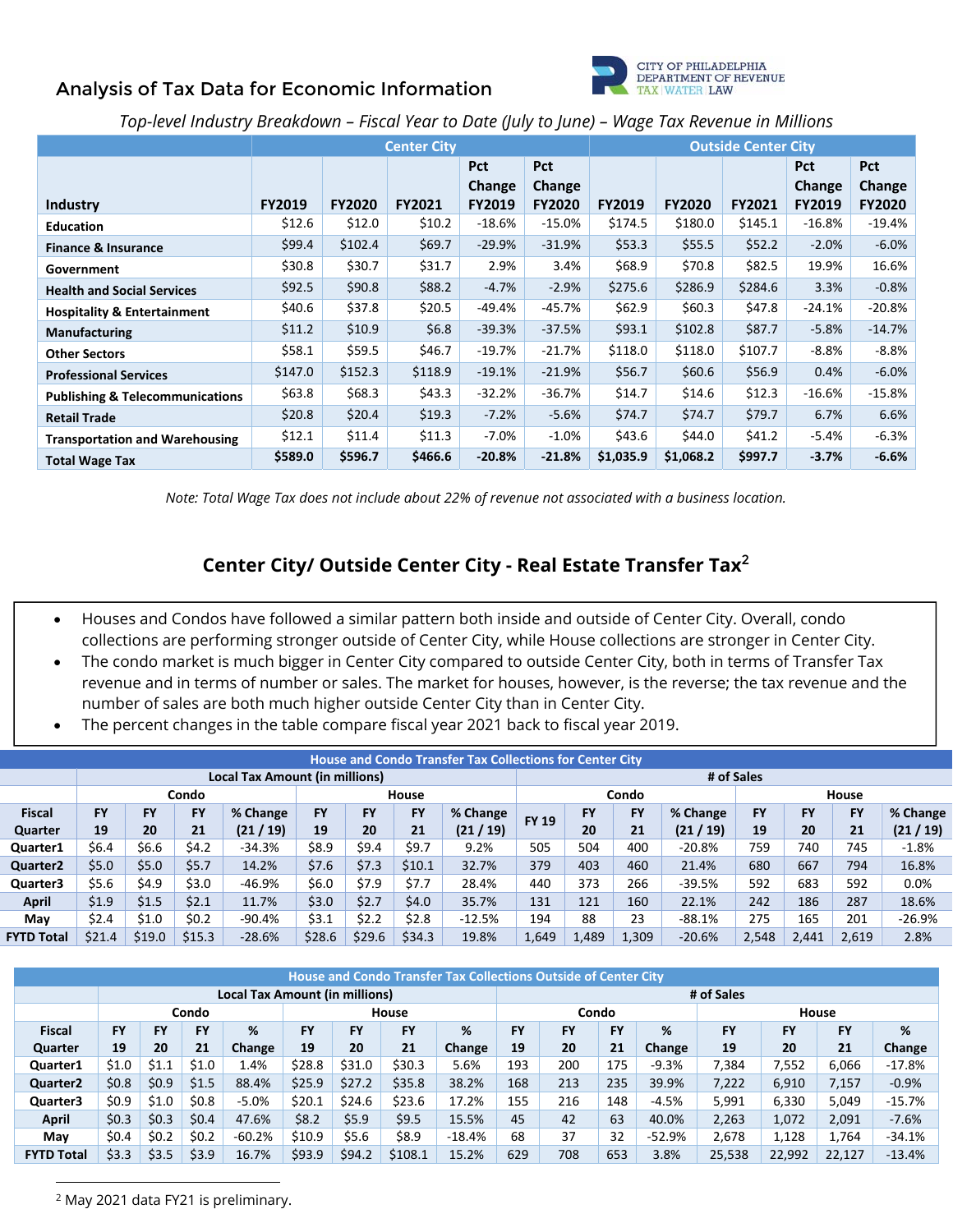

# **Use and Occupancy (U&O) Vacancy Exemption3**

- The total Vacant Exemption amount decreased from May (+26.4%) to June (+17.3%) compared to FY2019. All building types below showed a decrease from May to June except for miscellaneous commercial buildings.
- The Vacant Exemption amount from parking lots and garages sat at more than 100% above the FY2019 amount until June, when it decreased to +87.4%.
- For total FY2021, the total Vacant Exemption amount was 25.4% above last year, and 21.1% above FY2019. All building types were up compared to FY2020 and FY2019 (except for other types, which was -1.6% compared to FY2019), but the parking and entertainment, restaurant & hotel building types increased the most.



## U&O Vacant Exemption by Period and Building Type: Percent Change from FY2019-FY2021

### *Building Type Breakdown – Fiscal Year – U&O Vacant Exemption*

| <b>Building Type</b>              | <b>FY2019</b> | <b>FY2020</b> | <b>FY2021</b> | <b>Pct Change</b><br>from FY2019 | <b>Pct Change</b><br>from FY2020 |
|-----------------------------------|---------------|---------------|---------------|----------------------------------|----------------------------------|
| <b>Total Vacant Exemption</b>     | \$65,978,802  | \$63,700,544  | \$79,893,527  | 21.1%                            | 25.4%                            |
| Office Building                   | \$20,204,578  | \$20,114,607  | \$23,338,224  | 15.5%                            | 16.0%                            |
| Retail                            | \$8,027,201   | \$8,614,312   | \$9,754,367   | 21.5%                            | 13.2%                            |
| Industrial                        | \$7,489,499   | \$7,565,084   | \$7,781,254   | 3.9%                             | 2.9%                             |
| Entertainment, Restaurant & Hotel | \$6,604,042   | \$6,843,200   | \$12,886,532  | 95.1%                            | 88.3%                            |
| Parking                           | \$2,010,953   | \$2,559,497   | \$4,764,269   | 136.9%                           | 86.1%                            |
| Misc. Commercial                  | \$734,846     | \$728,602     | \$790,188     | 7.5%                             | 8.5%                             |
| Other                             | \$20,907,683  | \$17,275,242  | \$20,578,693  | $-1.6%$                          | 19.1%                            |

<sup>&</sup>lt;sup>3</sup> "Other" building types include large apartment, nonprofit, condo, mixed usage, bank, utility, small apartment, garage, pier, and unclassified.